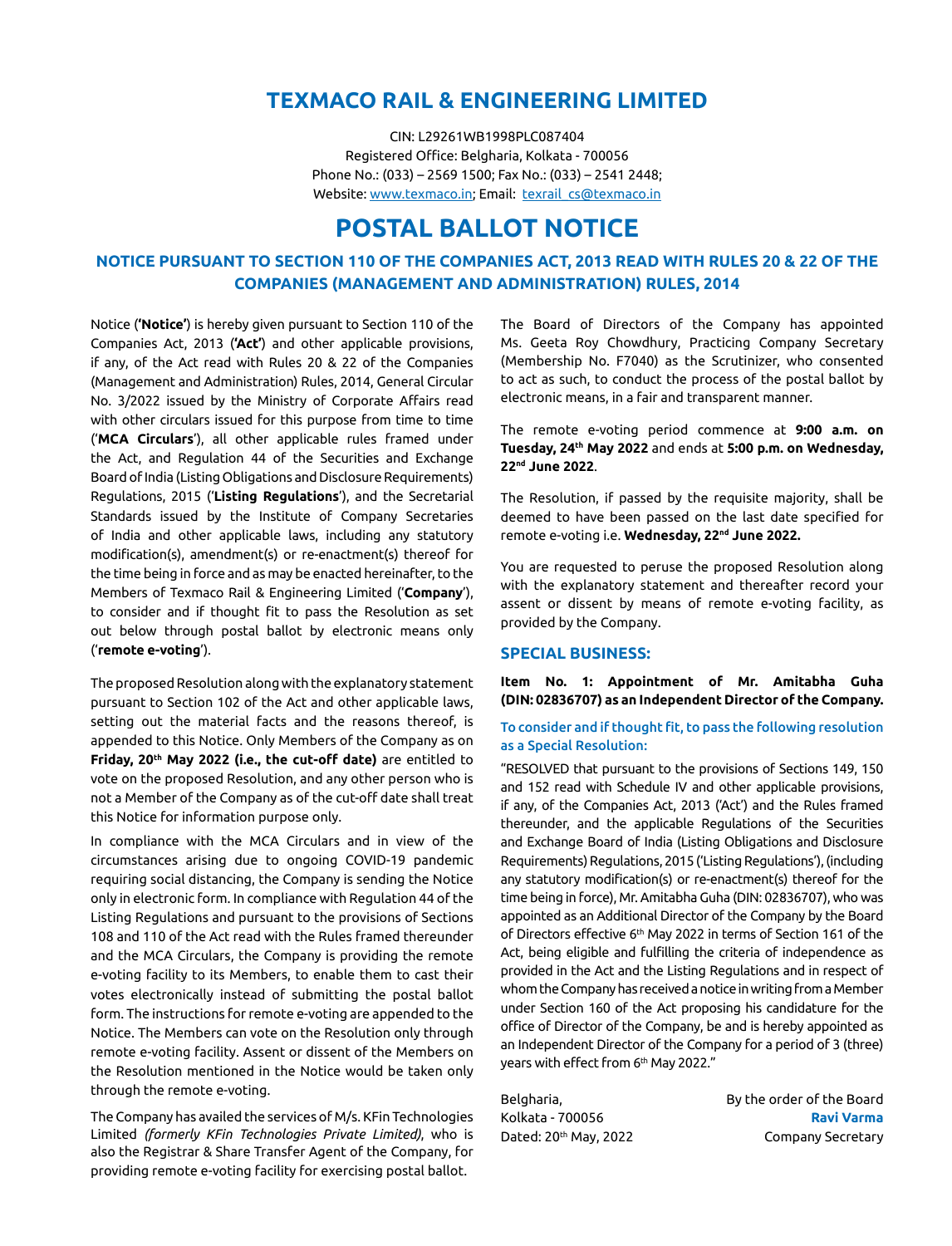# **NOTES AND INSTRUCTIONS:**

In view of the circumstances arising due to ongoing COVID-19 pandemic requiring social distancing, the Ministry of Corporate Affairs ('**MCA**') vide General Circular No. 3/2022 read with other circulars issued for this purpose from time to time ('**MCA Circulars**') has permitted the companies to transact items through postal ballot in accordance with the framework provided therein, in compliance with the applicable provisions of the Companies Act, 2013 ('**Act**') & the Rules framed thereunder and Regulation 44 of the SEBI (Listing Obligations and Disclosure Requirements) Regulations, 2015 ('**Listing Regulations**').

- 1. The Explanatory Statement pursuant to Section 102 of the Act & Rules framed thereunder in respect of the business as set out in the Notice is annexed hereto.
- 2. (i) The Board of Directors of the Company has appointed Ms. Geeta Roy Chowdhury, Practicing Company Secretary as the scrutinizer to conduct the process of the postal ballot, by electronic means, in a fair and transparent manner.
	- (ii) The Company has availed the services of M/s. KFin Technologies Limited ('**KFin**'), who is also the Registrar & Share Transfer Agent ('**RTA**') of the Company, for providing remote e-voting facility for exercising postal ballot.
- 3. In view of the difficulties arising out of ongoing COVID-19 pandemic, the Notice is being sent through email only and accordingly, the approval of the Members is being sought through remote e-voting. The Physical copies of the Notice along with Postal Ballot form and postage prepaid self-addressed business reply envelope are not being sent to the Members.
- 4. The Notice is being sent to/published/ displayed for all the Members whose names appear in the Register of Members/ list of beneficial owners as received from National Securities Depository Limited ('**NSDL**')/ Central Depository Services (India) Limited ('**CDSL**') as on Friday, 20th May 2022, in accordance with the provisions of the Act, read with the Rules framed thereunder and the framework provided under the MCA Circulars. The Notice will also be available on the website of the Company at www.texmaco.in and the Stock Exchanges, where the equity shares of the Company are listed i.e., BSE Limited (www.bseindia.com) & the National Stock Exchange of India Ltd. (www.nseindia.com) and KFin at [https://evoting.](https://evoting.kfintech.com/public/Downloads.aspx) [kfintech.com/public/Downloads.aspx.](https://evoting.kfintech.com/public/Downloads.aspx) The Company has

also made arrangements for the shareholders, who have not yet registered their email addresses to get the same registered by following the procedure as prescribed in this Notice.

- 5. The procedure for registering / updating the email address for those shareholders, who have not yet registered / updated the same, is mentioned below:
	- a. Those shareholders who are holding shares in physical form and have not yet registered / updated their email address / mobile no. with the RTA / Company, are requested to visit the portal provided by the RTA at [https://ris.kfintech.com/clientservices/mobilereg/](https://ris.kfintech.com/clientservices/mobilereg/mobileemailreg.aspx) [mobileemailreg.aspx](https://ris.kfintech.com/clientservices/mobilereg/mobileemailreg.aspx) to register / update their email address / mobile no.
	- b. Alternatively, shareholders may send a scanned copy of request letter providing their email address and mobile no., duly signed by the shareholder (first shareholder in case of joint shareholding) along with cancelled cheque leaf & self-attested copy of PAN card at einward.ris@kfintech.com.
	- c. Those shareholders who are holding shares in dematerialised form and have not yet registered/ updated their email address / mobile no. with their Depository Participant(s), are requested to register/ update their email address / mobile no. with the relevant Depository Participant(s).

The Company has also made arrangements to publish notice in newspapers namely, Financial Express and Aajkaal informing the shareholders the aforesaid procedure to register their email address with the Depository Participant(s)/ RTA/ the Company.

- 6. Corporate/Institutional Shareholders (i.e. other than Individuals, HUF, NRI, etc.) are required to send a certified copy of Board Resolution, Authority letter (PDF/JPG) etc., authorising their representative(s) to vote, to the Scrutinizer through e-mail at *[geetaroychowdhury@gmail.](mailto:geetaroychowdhury%40gmail.com?subject=)* [com](mailto:geetaroychowdhury%40gmail.com?subject=) with a copy marked to einward.ris@kfintech.com.
- 7. Voting rights will be reckoned on the paid-up value of equity shares registered in the name of the Members as on **Friday, 20th May 2022 (cut-off date)**. Only those Members whose names are recorded in the Register of Members of the Company or in the Register of Beneficial Owners maintained by the depositories i.e. NSDL & CDSL as on the cut-off date will be entitled to cast their votes by remote e-voting.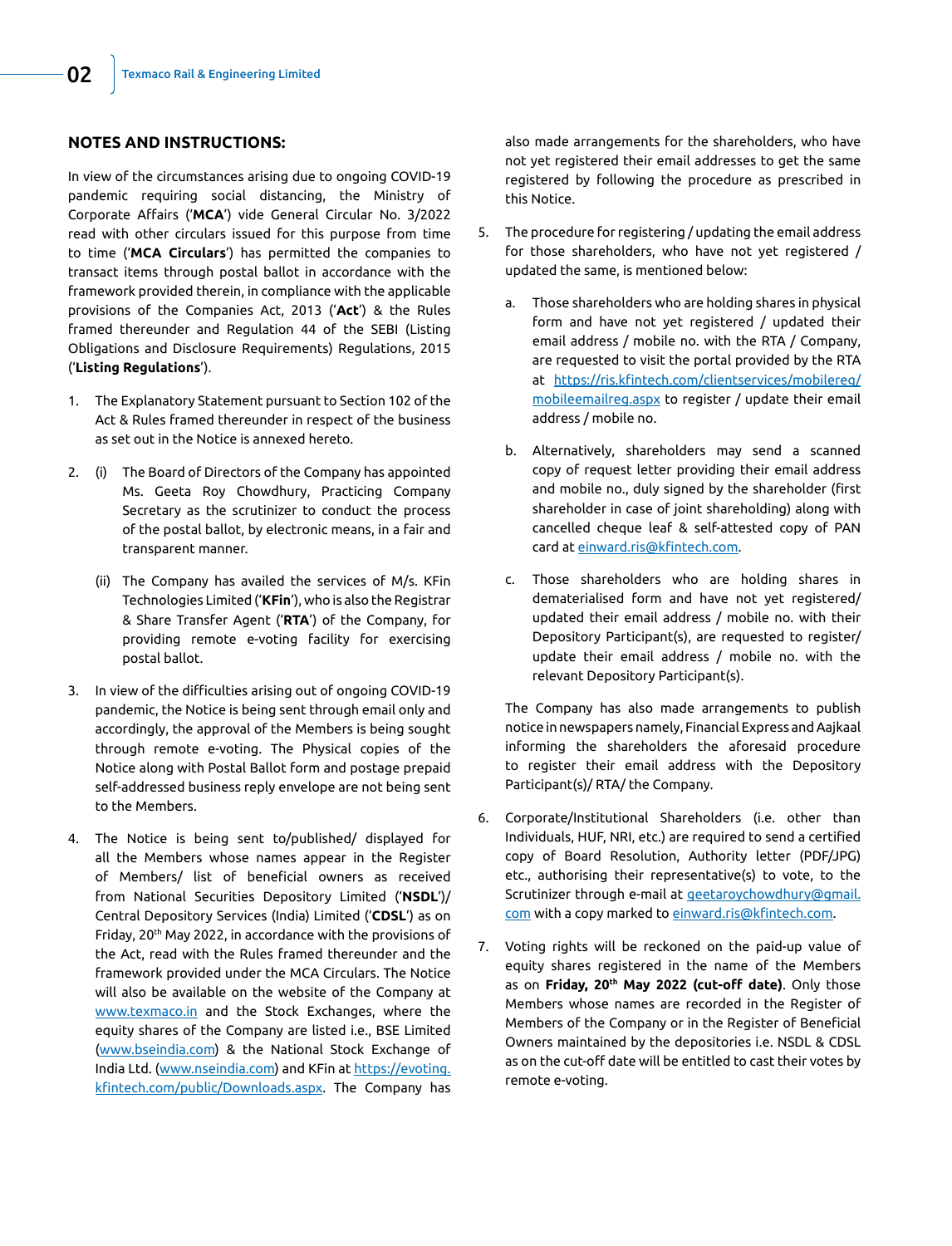- 8. A Member cannot exercise his vote by proxy on postal ballot. All Members are requested to cast their votes only through remote e-voting as per the procedure provided herein.
- 9. The Resolution passed by the Members through postal ballot shall be deemed to have been passed as if it has been passed at a duly convened general meeting of the Members.

### **10. Remote e-voting**

a. In compliance with Regulation 44 of the Listing Regulations and pursuant to the provisions of Sections 108 and 110 of the Act read with the Rules framed thereunder and the MCA Circulars, the Company is providing the remote e-voting facility to its Members, to enable them to cast their votes on the Resolution proposed to be passed through Postal Ballot by way of electronic means.

#### **E-voting Procedure for:**

b. The instructions for remote e-voting are as under:

## **Access to Depositories e-voting system in case of individual shareholders holding shares in demat mode:**

 Pursuant to SEBI circular no. SEBI/HO/CFD/CMD/ CIR/P/2020/242 dated 9th December 2020 on "e-voting facility provided by Listed entities", Individual shareholders holding shares in demat mode are allowed to vote through their demat accounts / websites of depositories / depository participants. Shareholders are advised to update their mobile number and email addresses in their demat accounts with their respective depository participants in order to access the e-voting facility.

| <b>NSDL</b> |                                                                                                                                                                                                                                                                                                                                                                                                                                                                  | <b>CDSL</b>                                                                                                                                                                                                                                                                                                                                                                                                                                                                                                                                                                          |  |
|-------------|------------------------------------------------------------------------------------------------------------------------------------------------------------------------------------------------------------------------------------------------------------------------------------------------------------------------------------------------------------------------------------------------------------------------------------------------------------------|--------------------------------------------------------------------------------------------------------------------------------------------------------------------------------------------------------------------------------------------------------------------------------------------------------------------------------------------------------------------------------------------------------------------------------------------------------------------------------------------------------------------------------------------------------------------------------------|--|
| А.          | <b>NSDL IDeAS facility</b>                                                                                                                                                                                                                                                                                                                                                                                                                                       | <b>CDSL Easi / Easiest facility</b><br>А.                                                                                                                                                                                                                                                                                                                                                                                                                                                                                                                                            |  |
| 1.          | Shareholders who are already registered for IDeAS<br>facility, may follow the procedure as mentioned below:<br>Visit the website of NSDL at https://eservices.nsdl.com.                                                                                                                                                                                                                                                                                          | Shareholders who are already registered for Easi<br>1.<br>/ Easiest facility, may follow the procedure as<br>mentioned below:                                                                                                                                                                                                                                                                                                                                                                                                                                                        |  |
|             | (i)<br>Click on the "Beneficial Owner" icon under 'IDeAS'<br>(ii)<br>section.<br>(iii) On the new page, enter your user ID and password.<br>successful<br>authentication,<br>click<br>(iv) Post<br>on<br>"Access to e-Voting".<br>(v) Click on Company name ("Texmaco Rail & Engineering<br>Limited") or e-voting service provider name<br>(i.e. KFin) and you will be re-directed to KFin<br>website for casting the vote during the remote<br>e-voting period. | Visit the website of CDSL at www.cdslindia.com.<br>(i)<br>Navigate to "Login" option and click on "New<br>(ii)<br>System Myeasi".<br>Alternatively, shareholders may visit at https://<br>web.cdslindia.com/myeasi/home/login<br>(iii) Login with user ID and password.<br>(iv) Shareholders will reach the e-voting page without<br>any further authentication.<br>(v) Click on e-voting service provider name (i.e. KFin)<br>for casting the vote during the remote e-voting<br>period.                                                                                            |  |
| 2.          | Shareholders who are not registered for the IDeAS<br>facility, may follow the procedure as mentioned below:<br>Visit the website of NSDL at: https://eservices.nsdl.com<br>(i)<br>Select "Register Online for IDeAS"<br>(ii)<br>(iii) Proceed with completing the required fields.<br>(iv) Post registration follow the steps as stated in<br>point no. 1 for casting the vote during the remote<br>e-voting period.                                             | Shareholders who are not registered for the Easi/<br>2.<br>Easiest facility, may follow the procedure as<br>mentioned below:<br>To register for Easi facility visit: https://<br>(i)<br>web.cdslindia.com/myeasi/Registration/<br><b>EasiestRegistration</b><br>Alternatively, to register for Easiest facility visit:<br>https://web.cdslindia.com/myeasi/Registration/<br>EasiRegistration<br>(ii) Proceed with completing the required fields.<br>(iii) Post registration follow the steps as stated in<br>point no. 1 for casting the vote during the remote<br>e-voting period. |  |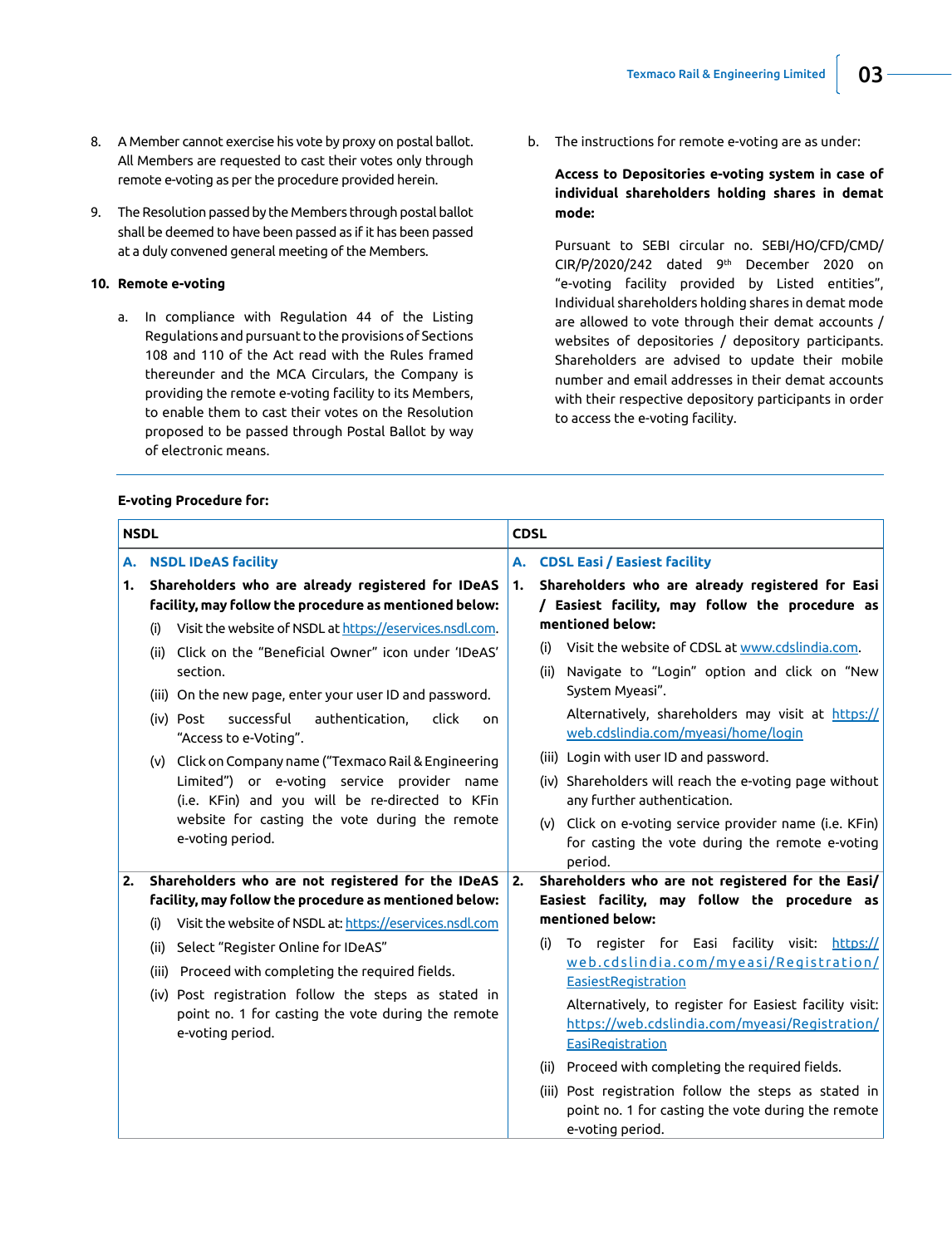| <b>NSDL</b> |                                                                                                                                    | <b>CDSL</b>                                                                                                                                                                                                             |                                                                                                                                          |             |                                                                                                                            |
|-------------|------------------------------------------------------------------------------------------------------------------------------------|-------------------------------------------------------------------------------------------------------------------------------------------------------------------------------------------------------------------------|------------------------------------------------------------------------------------------------------------------------------------------|-------------|----------------------------------------------------------------------------------------------------------------------------|
| В.          | Alternatively, the Shareholders may vote through the<br>e-voting website of NSDL by following the procedure<br>as mentioned below: |                                                                                                                                                                                                                         | Alternatively, the Shareholders may vote through the<br>В.<br>e-voting website of CDSL by following the procedure<br>as mentioned below: |             |                                                                                                                            |
|             | (i)                                                                                                                                | Visit the e-voting website of NSDL at: https://www.<br>evoting.nsdl.com/                                                                                                                                                |                                                                                                                                          | (i)<br>(ii) | Visit the website of CDSL at: https://www.cdslindia.com<br>Navigate to e-voting section.                                   |
|             | (ii)                                                                                                                               | Click on the icon "Login" available under 'Shareholder<br>/ Member' section.                                                                                                                                            |                                                                                                                                          | (iii)       | Provide sixteen digit demat account number and<br>PAN.                                                                     |
|             |                                                                                                                                    | (iii) Enter User ID (i.e. sixteen digit demat account<br>number held with NSDL), select Password/OTP and<br>enter the Verification Code as shown on the screen.                                                         |                                                                                                                                          |             | (iv) The Shareholder will receive OTP on his registered<br>Mobile No. & Email address as recorded in the<br>demat account. |
|             |                                                                                                                                    | (iv) Post successful authentication, you will be redirected<br>to the page wherein you can see the e-voting page.                                                                                                       |                                                                                                                                          | (v)         | Post successful authentication, Shareholder will<br>be provided link for e-voting service provider                         |
|             | (v)                                                                                                                                | Click on Company name ("Texmaco Rail & Engineering<br>Limited") or e-voting service provider name (i.e.<br>KFin) and you will be re-directed to KFin website for<br>casting the vote during the remote e-voting period. |                                                                                                                                          |             | (i.e. KFin) for casting their vote during the remote<br>e-voting period.                                                   |

#### **Access of e-voting to Individual Shareholders holding shares in demat mode through their depository participants:**

Shareholders can also login using the login credentials of their demat account number through the relevant Depository Participant registered with NSDL/CDSL for e-voting facility. Once logged in, Shareholders will be able to see e-voting option. Click on e-voting option and it will redirect to NSDL / CDSL Depository website after successful authentication.

Click on Company name ('Texmaco Rail & Engineering Limited') or e-voting service provider name ('KFin') and the shareholder will be redirected to e-voting service provider website for casting their vote during the remote e-voting period.

#### **Important Note:**

Members who are unable to retrieve User ID / Password are advised to use Forget User ID / Forget Password option available at websites of NSDL and CDSL.

| members rading any coemneat issue can concace rispley about on the rottowing accalls. |                                                                                                                           |  |  |
|---------------------------------------------------------------------------------------|---------------------------------------------------------------------------------------------------------------------------|--|--|
| <b>NSDL</b>                                                                           | <b>CDSL</b>                                                                                                               |  |  |
|                                                                                       | evoting@nsdl.co.in or call at toll free no.: 1800 1020 990   helpdesk.evoting@cdslindia.com or contact at 022-23058738 or |  |  |
| and 1800 224 430                                                                      | 22-23058542-43.                                                                                                           |  |  |

Members facing any technical issue can contact NSDL / CDSL on the following details:

**Access to KFin e-voting system in case of individual shareholders holding shares in physical mode and nonindividual shareholders holding shares in demat mode:**

- i. Open your web browser during the remote e-voting period and navigate to https://evoting.kfintech.com/
- ii. Enter the login credentials (i.e. user ID and password mentioned in the email sent to those Shareholders, who have registered their email addresses). Your Folio No. / DP ID Client ID will be your user ID. However, if you are already registered with KFin for e-voting, you can use your existing User ID and password for casting your vote.
- iii. Enter User ID and password as initial password / PIN in the window opened in step i. above. Click Login.
- iv. You will reach the Password change menu wherein you are required to mandatorily change your password. The new password shall comprise of minimum 8 characters with at least one upper case (A-Z), one lower case (a-z), one numeric value (0- 9) and a special character (@, #, \$, etc.). The system will prompt you to change your password and update any contact details like mobile, e-mail address, etc., on first login. You may also enter the secret question and answer of your choice to retrieve your password in case you forget it. It is strongly recommended not to share your password with any other person and take utmost care to keep your password confidential.
- v. You need to login again with the new credentials.
- vi. On successful login, the system will prompt you to select the 'EVENT' i.e. Texmaco Rail & Engineering Limited.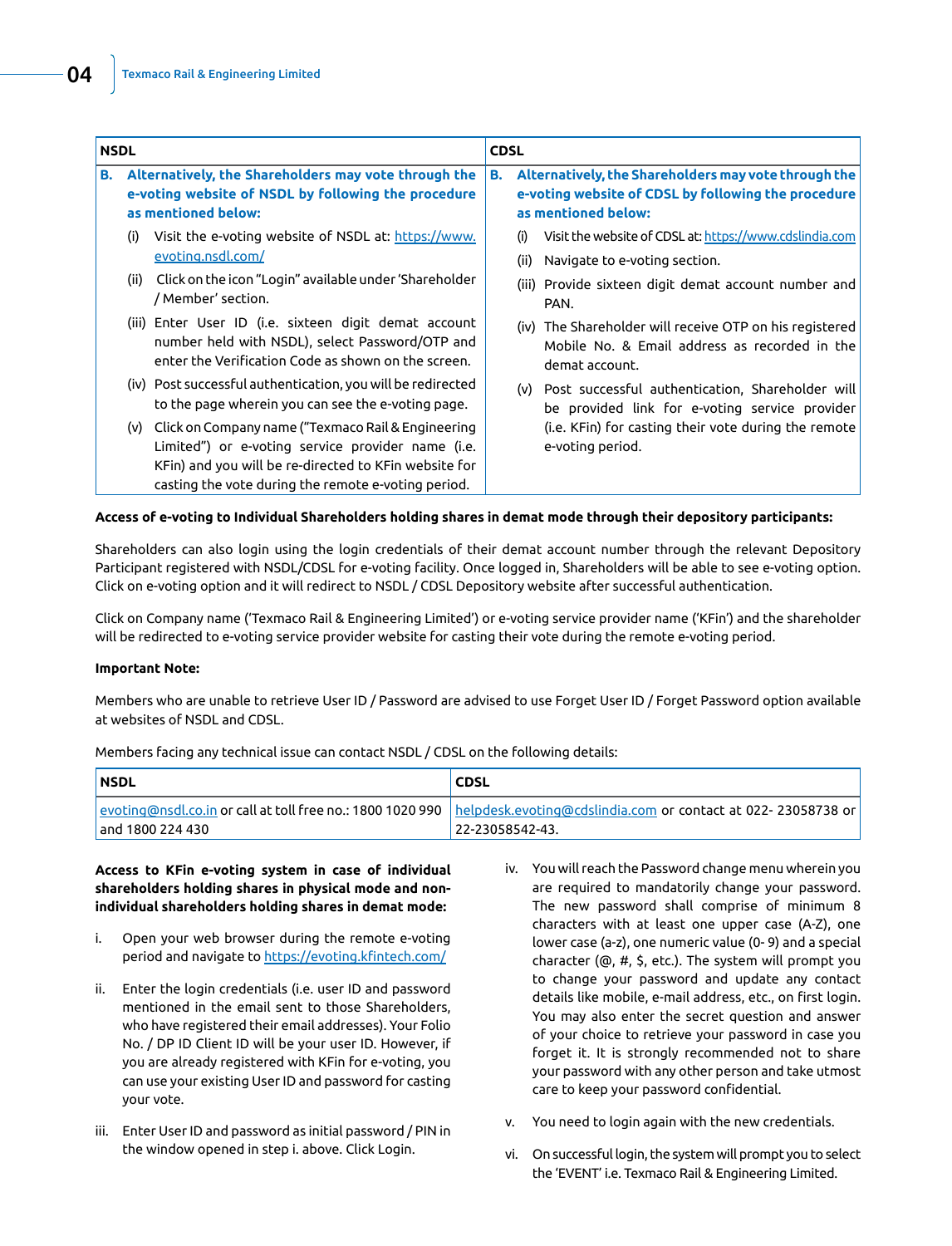- vii. On the voting page, the Resolution description along with the number of equity shares (which represents the number of votes) held by you as on the cut-off date will appear. If you desire to cast all the votes assenting/dissenting to the Resolution, enter all shares and click 'FOR'/ 'AGAINST' as the case may be or partially in 'FOR' and partially in 'AGAINST', but the total number in 'FOR' and/or 'AGAINST' taken together should not exceed your total shareholding as on the cut-off date. You may also choose the option 'ABSTAIN' and the shares held will not be counted under either head.
- viii. Cast your vote by selecting an appropriate option and click on 'SUBMIT'.

 A confirmation box will be displayed. If you wish to confirm your vote, click 'OK' else 'CANCEL' and accordingly modify your vote. Once confirmed, you will not be allowed to modify your vote subsequently. During the voting period, you can login multiple times until you have confirmed your vote on the Resolution.

- ix. Any person who becomes a Member of the Company after the dispatch of the Notice and holds Equity Shares as on the cut-off date i.e., Friday, 20<sup>th</sup> May 2022 may approach KFin for issuance of the User ID and Password for exercising their right to vote by electronic means by the following procedure:
	- a) If the mobile number of the Member is registered against Folio No. / DP ID Client ID, the Member may send SMS: MYEPWD<SPACE>E-voting Event number + Folio No. or DP ID Client ID to 9212993399.

 Example for NSDL: MYEPWDIN<SPACE>12345612345678 Example for CDSL:

MYEPWD<SPACE>1402345612345678

 Example for Physical: Event No. XXXXMYEPWD<SPACE>XXXX1234567

- b) If the email address or mobile number of the Member is registered against Folio No. / DP ID Client ID, then on the home page of https:// evoting.kfintech.com, the Member may click 'FORGOT PASSWORD' and enter Folio No. or DP ID Client ID and PAN to generate a password.
- c) Member may call KFin helpdesk at the toll free number 1800 309 4001.
- d) Member may send an email request to [einward.ris@kfintech.com](mailto:einward.ris@kfintech.com).

11. The remote e-voting period commences at **9:00 a.m.** on **Tuesday, 24th May 2022** and ends at **5:00 p.m. on Wednesday, 22nd June 2022**. During this period, Members holding equity shares of the Company either in physical form or in dematerialised form, as on the cut-off date i.e. **Friday, 20th May 2022** may cast their vote electronically.

The e-voting module shall be blocked for voting thereafter. Once, the vote on a Resolution is cast by the Member, such Member shall not be allowed to change it subsequently.

- 12. In view of the ongoing COVID-19 pandemic and to adhere to social distancing measures and other safety precautions, all material and relevant documents referred to in the explanatory statement of this Notice are available for inspection through electronic mode only for the Members of the Company until the last date for exercising their votes through remote e-voting i.e., **Wednesday, 22nd June 2022**. Members seeking inspection of such documents are requested to send an email at [evoting\\_](mailto:evoting_texrail@texmaco.in) [texrail@texmaco.in](mailto:evoting_texrail@texmaco.in). Any query in relation to the Resolution proposed to be passed by postal ballot may be addressed to the Company Secretary of the Company at [texrail\\_cs@texmaco.in.](mailto:texrail_cs@texmaco.in)
- 13. In case of any queries/grievances, you may refer the Frequently Asked Questions (FAQs) for Shareholders and e-voting User Manual for Shareholders available at the download section of [https://evoting.kfintech.com/](https://evoting.kfintech.com/public/Faq.aspx) [public/Faq.aspx](https://evoting.kfintech.com/public/Faq.aspx) or contact KFin helpdesk at Toll free No. 1800 309 4001 or any grievance may be addressed to KFin at einward.ris@kfintech.com or may be addressed to the Company at the e-mail ID evoting\_texrail@texmaco.in.
- 14. Upon completion of the scrutiny of the votes cast through remote e-voting in a fair and transparent manner, the Scrutinizer will submit its report to the Chairman of the Company, or any person duly authorised by him. The Chairman or any Director or any other person authorised by the Chairman shall declare the results of the postal ballot as per the statutory timelines. The results of the postal ballot will be announced on or before **Friday, 24th June 2022**. The results along with the Scrutinizer's report will also be posted on the websites of the Company i.e., www.texmaco.in, KFin i.e., [https://](https://evoting.kfintech.com) [evoting.kfintech.com,](https://evoting.kfintech.com) and Stock Exchanges i.e., www. bseindia.com and www.nseindia.com. The Company will also display the results at its registered office. The Resolution, if passed by the requisite majority, shall be deemed to have been passed on the last date specified for remote e-voting i.e., **Wednesday, 22nd June 2022**.
- 15. Shareholders who are not the Members of the Company as on the cut-off date shall treat this Notice for information purpose only.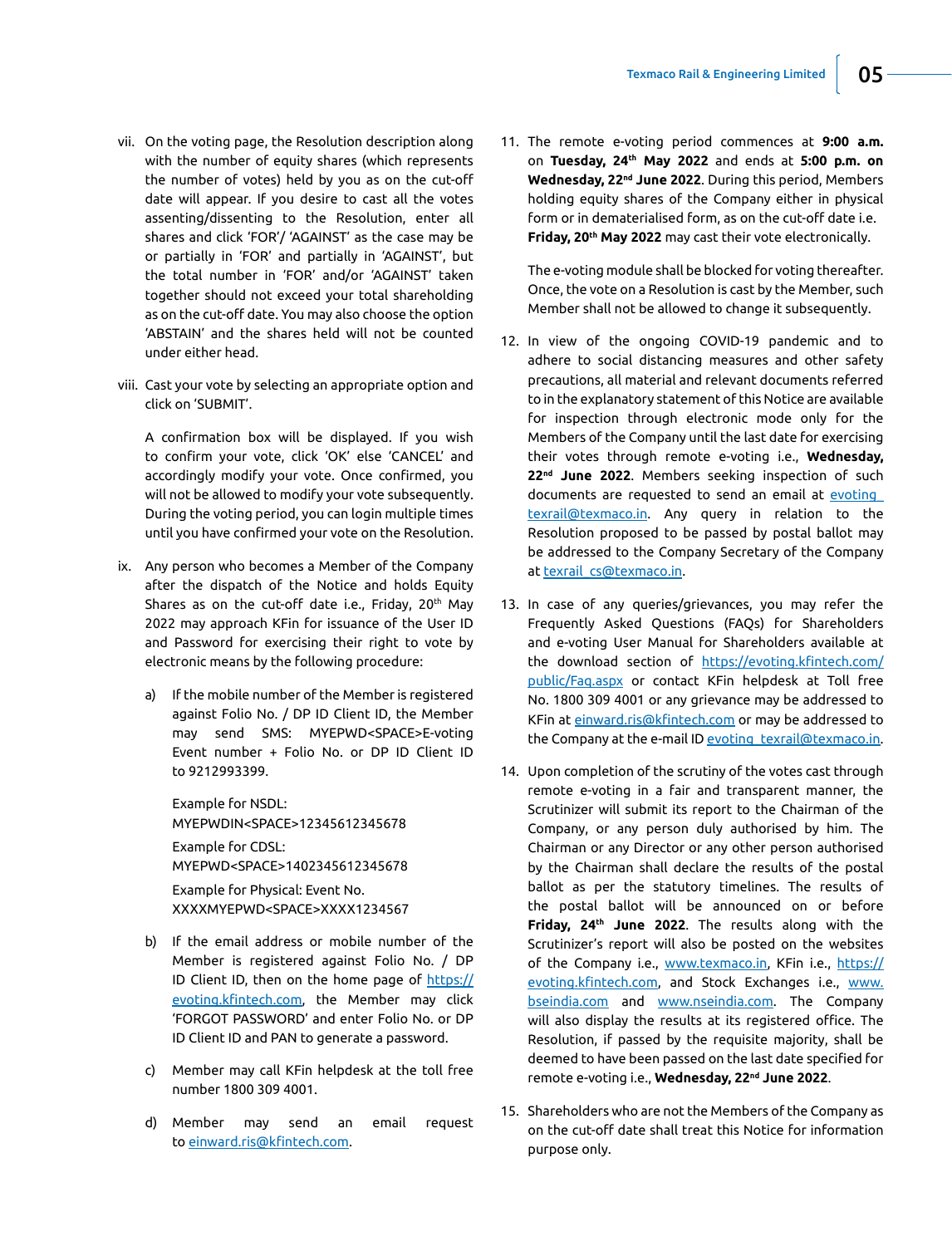# **EXPLANATORY STATEMENT**

**Pursuant to the provisions of Section 102 of the Companies Act, 2013 & Rules framed thereunder**

## **Item No. 1: Appointment of Mr. Amitabha Guha (DIN: 02836707) as an Independent Director of the Company.**

The Board of Directors on the recommendation of the Nomination and Remuneration Committee ('NRC') and subject to the approval of shareholders, has approved the appointment of Mr. Amitabha Guha as an Independent Director of the Company for a period of 3 (three) years with effect from 6<sup>th</sup> May 2022. The Company has received a valid notice in terms of Section 160 of the Companies Act, 2013 ('Act') from a Member of the Company proposing the candidature of Mr. Guha for the office of Director.

In terms of the provisions of the Securities and Exchange Board of India (Listing Obligations and Disclosure Requirements) Regulations, 2015, (**'Listing Regulations'**), a listed entity is required to obtain the approval of shareholders for appointment of a person on the Board of Directors at the next general meeting or within a time period of three months from the date of appointment, whichever is earlier. Therefore, the Company is seeking approval of Shareholders for appointment of Mr. Guha as an Independent Director of the Company by way of Postal Ballot.

In terms of the Listing Regulations, the appointment of Independent Director requires approval of the Shareholders by way of Special Resolution. Further, no listed entity shall appoint a person or continue the directorship of any person as non-executive director who has attained the age of 75 (seventyfive) years unless a Special Resolution is passed to that effect. Mr. Guha would be attaining the age of 75 (seventy-five) years during his tenure of directorship. The appointment of Mr. Guha is recommended to be approved by the Shareholders by way a Special Resolution for the aforesaid purposes.

Mr. Amitabha Guha, aged about 73 years, holds a Masters Degree in Science from University of Calcutta. Mr. Guha has specialized expertise in finance & banking having experience spanning around 4 decades. He has been a Banker throughout his life and has also served as the Managing Director in State Bank of Hyderabad and State Bank of Travancore apart from being the Deputy Managing Director of State Bank of India. Post his retirement, he joined South Indian Bank as Non – Executive Chairman and has since retired from there. Currently, Mr. Guha holds the position of Independent Director in various companies.

The Company has received consent from Mr. Guha to act as a Director and a declaration that he is not disqualified under Section 164 of the Act to act as such. Further, the Company has

also received a declaration from Mr. Guha that he meets the criteria of independence as prescribed under Section 149 of the Act and the Listing Regulations.

Mr. Guha has also affirmed to the Company that he has registered himself with the databank maintained by the Indian Institute of Corporate Affairs (IICA) as an Independent Director in compliance with the prescribed Rules under the Act.

As per the opinion of the Board, he fulfils the criteria specified in the Act & the Rules framed thereunder and the Listing Regulations for his appointment as an Independent Director.

Further, the skills/expertise/competencies as identified for the Directors by the NRC as well as the Board and required in the context of the business(es) and the sector(s) the Company operates into are:

- Strategic Planning
- Sales & Marketing
- **Technology**
- **Financial**
- **Governance**
- Global Presence

The NRC and the Board is of the view that Mr. Guha possesses most of the skills/ expertise/ competencies identified with core expertise in Strategic Planning, Financial, Governance and Global Presence.

The Board of Directors is of the opinion that his vast knowledge and varied experience will be of great value to the Company. He shall be entitled for remuneration by way of fee for attending meetings of the Board or Committees thereof or for any other purpose / commission as may be decided by the Board, in accordance with the provisions of the Act.

In terms of Section 149 & other applicable provisions of the Act read with Schedule IV thereto and applicable Regulations of the Listing Regulations, approval of the Shareholders is being sought by way of Special Resolution for appointment of Mr. Guha as an Independent Director of the Company for a period of 3 (three) years effective 6<sup>th</sup> May 2022.

Except Mr. Amitabha Guha and his relatives, none of the Directors or Key Managerial Personnel including their relatives are, in any way, concerned or interested, financially or otherwise, in the proposed Resolution except to their Shareholding interest, if any, in the Company.